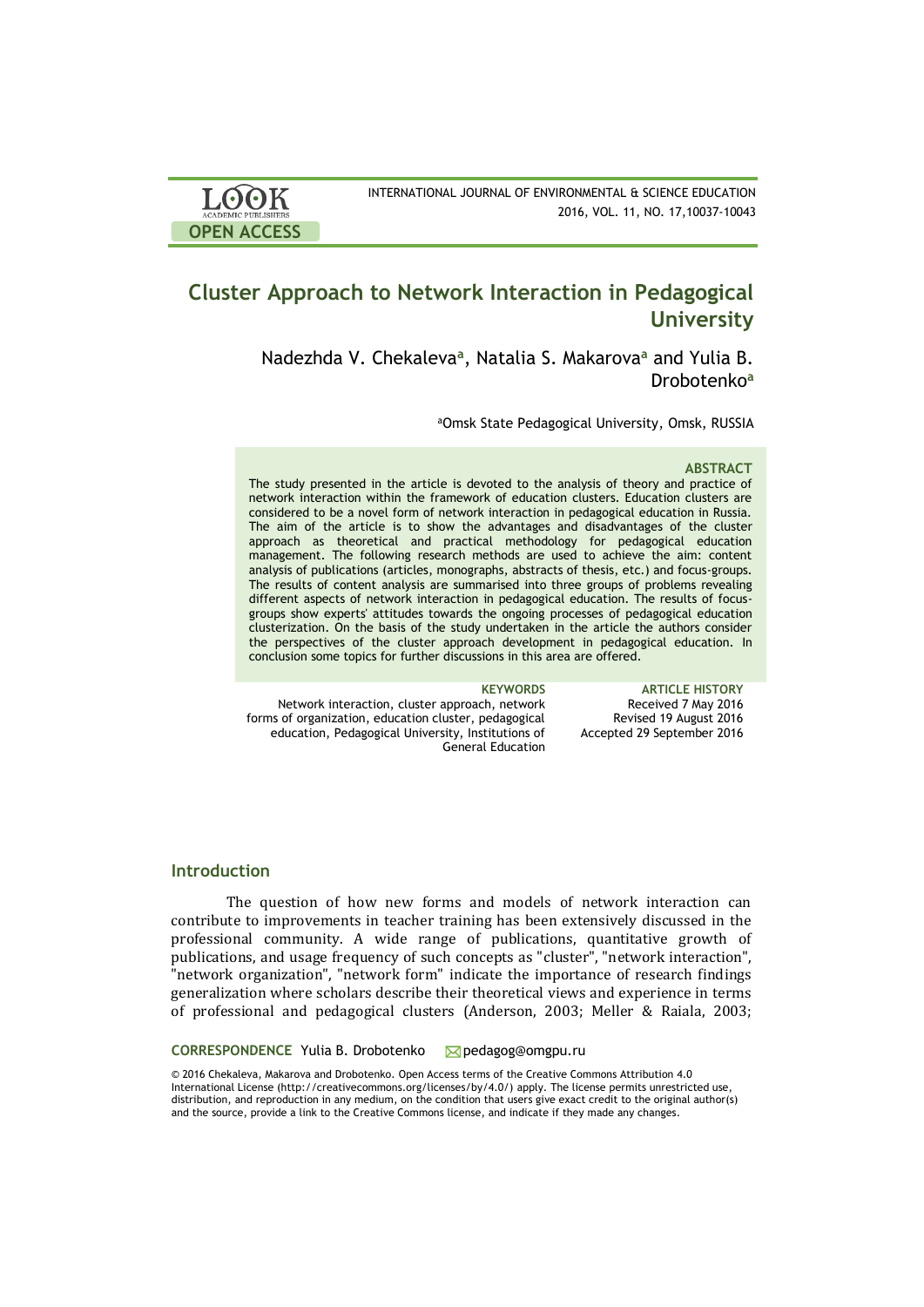Fedorov & Davydova, 2014; Fonseca, 2011). On the other hand, more frequent use of network models of cluster type in teacher education makes cluster research especially relevant today.

Content analysis of the main concepts ("network interaction in education", "education cluster", "the quality of teacher training", "regionalization of education") allows us to summarize the results of the studies connected with network interaction in pedagogical education (teacher education) based on the cluster approach. The article draws on publications (articles, monographs, dissertation abstracts) issued in the Russian Federation from 2005 to 2015. The literary review has enabled us to identify the key issues in network interaction in pedagogical education, combine them into groups, describe the main methodological approaches that are used by scholars, and reveal a potential for improving the quality of teacher training (Ahtarieva, Mokshina & Rakhmanova, 2015; Ostashewski & Reid, 2010; Karbanovich, 2015; Prokhorova & Semchenko, 2015; Vinogradov, Panfilov, et.al, 2015).

Focus group methodology (Cohen, Manion & Morrison, 2000; Mayring, 2014; Nagle & Williams, n.d.) offers researchers a way to present a qualitative description of the problems and prospects of network models of pedagogical education, to justify their relevance to contemporary educational practice, and identify strengths and weaknesses for each of the stakeholders in professional and educational clusters. System description of implementation of educational network models in a cluster format allows for the conclusion that teacher training today is based on fundamental research, design concepts and innovative teaching experience.

# **Methodological Framework**

Results of the literary review and content analysis of publications confirm the relevance of addressing the problem of network interaction in teacher training. Research materials confirm the fact that the realities of the 21st century schooling require teachers of a new type, a new generation of people with a high level of professionalism and education, global thinking and a moral conscience who are capable to implement the ideas of society–nature co-evolution (Davydova et al., 2014a). Accordingly, a specialist with these qualities can only be trained in such an environment where efforts of all teacher training members are integrated, i.e., through network interaction. A significant part of the reviewed materials directly points to the lack of (or limitation of) resources to provide high quality training of teachers that is also proven by a number of references to global trends of unification and cooperation in education.

Another important argument, confirming the relevance of the topic, is related to the issues of daily practices of general education and teacher education and to higher requirements for the quality of education. Today scholars more frequently refer to the competence-based approach which brings forth new goals in pedagogical education as well as analyze the peculiarities of teachers' professional work and conditions of teachers' training. One of these conditions is network interaction (Mozhaeva, 2014). There is a discrepancy between the needs of the educational community and the real quality of education of university graduates (educational outcomes of graduates). Researchers believe that a variety of models of practice-oriented teacher training may contribute to the solution of this problem. Above all, the practice-based learning model will aim at developing students' ability to project their future career in accordance with the rules that have been worked out by the professional community. Accordingly, this would require "increased hours of school practice, developed long-term in-service training and internship, which would necessitate organization of school-based teacher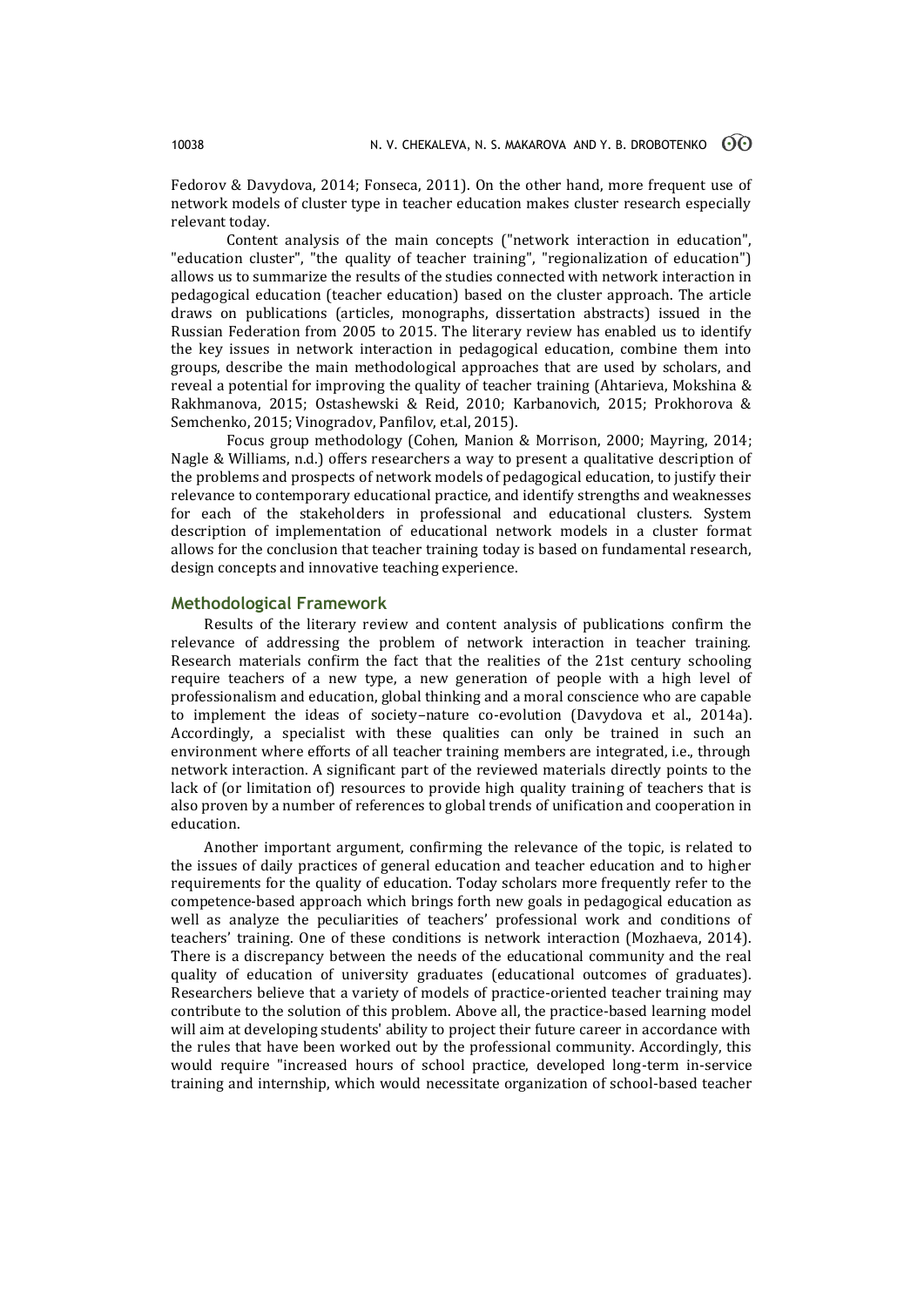#### 60 INTERNATIONAL JOURNAL OF ENVIRONMENTAL & SCIENCE EDUCATION 10039

training that would be difficult to achieve without establishing networking and schooluniversity partnership (Guruzhapov & Margolis, 2014).

The main methodological approaches to network interaction in pedagogical education in Russia are of two types: systemic and cultural.

According to the authors of the reviewed publications, the systemic approach views networking as not just a sum of various resources. If we focus on methodological principles of this approach (functionality, openness, hierarchy, emergence, selforganization, etc.) we can transform their use to a new level and lend systemic properties to networking, thus providing solutions to a new class of problems that were not previously available. In turn, the cultural approach seeks productive use of the ideas of integration in education and culture. In particular, researchers note that integration trends determine the overall coordination of interests of stakeholders and create conditions for action in the field of innovation-based development of pedagogical education.

The theoretical foundations of the research are the theories and ideas related to different areas of scientific knowledge. For example, publications on network interaction in pedagogical education extensively use the economic theory of competition, where M. Porter (Delgado, Porter & Stern, 2010) first defined the term "cluster" as one of the basic concepts. This definition gave rise to numerous original interpretations of such concepts as "education cluster", "pedagogical cluster", "learning environment of cluster" and others.

The activity theory and ideas of pedagogical interaction, pedagogical design, sociopedagogical partnerships, and continued pedagogical education also afford a basis for the development of network interaction models in education. Among theoretical foundations for networking are the concepts of professionalism, innovation, leadership, and leadership skills of teaching staff, as well as the concept of human environment of the educational institution as a basic condition for the realization of creative potential of individuals (Simonova, Minyurova & Rubina, 2014).

The most frequently mentioned principles that lay the groundwork for original networking models, are the principles of modularity, integrity and regionality. These principles take into account cultural and historical features of pedagogical education development, its traditions, etc.

The main research questions addressed by the authors of the reviewed publications can be classified into three groups. The first group of questions is related to the study of how the network members develop within the cluster and how to manage the development of network members (Davydova et al., 2014b; Karbanovich, 2014; Zalyalova, 2014). Researchers examine the motives of integration and reveal both external and internal factors that affect integration of network members and provide their overall development. The second group of questions aim at providing principles of network interaction. These are the principles of openness, flexibility, adaptability, consistency, accessibility, cultural conformity, and collaboration. It would be reasonable to include in this group the studies that seek for organizational forms and patterns of interaction. These are often forms of a professional and educational cluster which is seen as an integration mechanism for social partnership in university teacher education (Karbanovich, 2014). Questions of the third group are focused on maintaining a unified learning environment by creating well-developed network structures that consolidate all the stakeholders of pedagogical education in the region.

# *Methodology*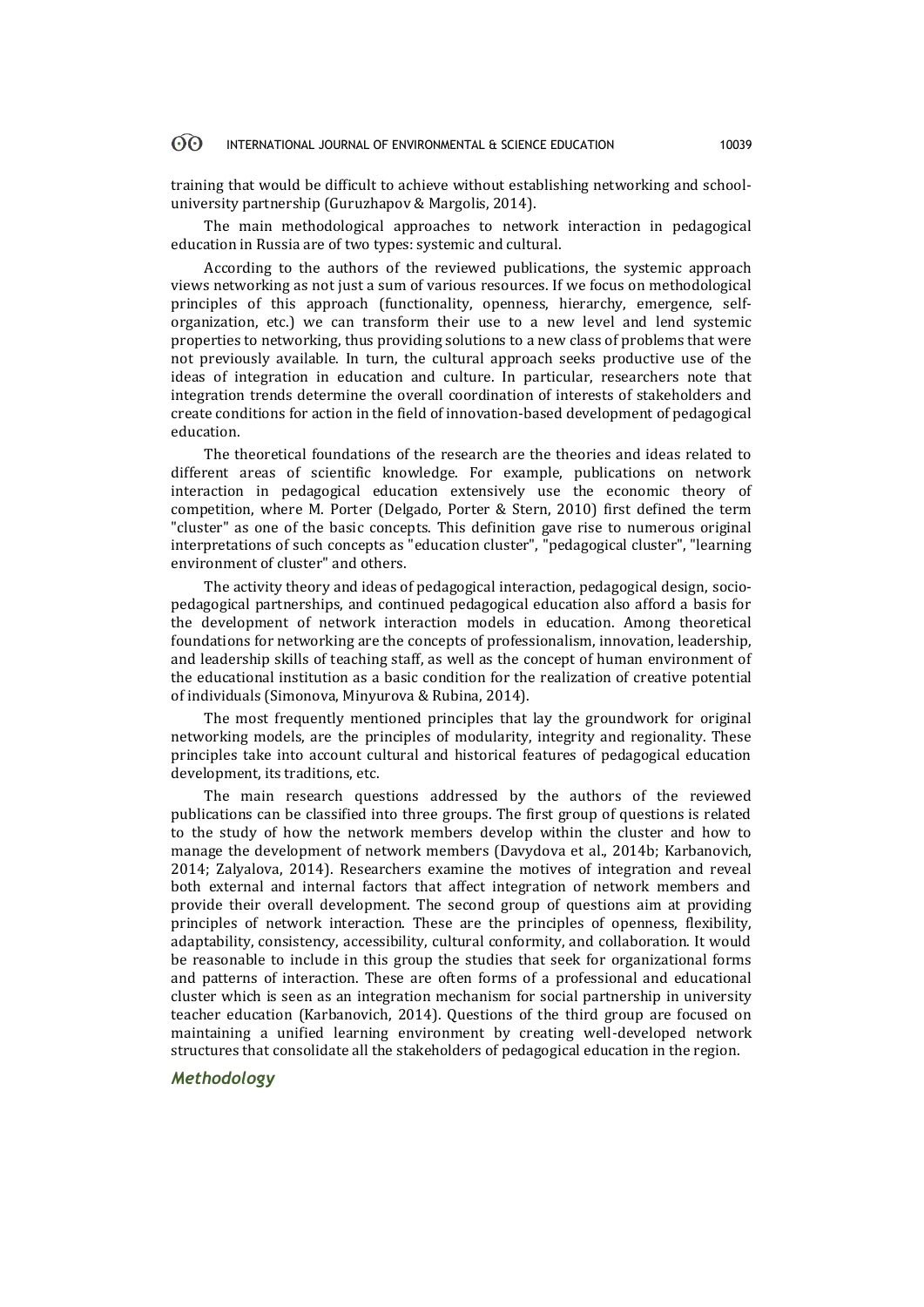Clustering as a basis for knowledge and technology sharing cycle management within a single system of teacher education is one way to improve the quality of training of future educators.

To date, the most widely used models are regional education clusters which include all sorts of educational organizations, and models of mixed type - "School-University-Institutions of Postgraduate Education", bringing together not only schools and universities, but also other education-oriented organizations.

Regional education clusters are based on a stable system of knowledge dissemination, innovative technology, a specific regional network of new experience transfer, which is based on traditions, contacts, and joint research. In addition, cluster members receive competitive advantages due to the possibility to provide regional specialization and standardization, and reduce the cost of innovation (Vinogradov, 2001). Omsk State Pedagogical University (OSPU) initiated establishment of a regional cluster of Professional Education, and this initiative was supported by the Ministry of Education of Omsk region because an innovative structure of this kind helps to solve social and economic problems of the region, expand cooperation and networking between regional educational institutions and create resource centers for applied skills. As of today, the cluster provides different solutions for education: models of higher, secondary and continued pedagogical education; a system for training specialists in education tailored to the needs of the labor market in the Omsk region; designing programs for applied bachelor degree programs; an integrated e-learning environment, aiming at training specialists of a new type, with a high level of competence in modern educational methodologies and technologies, etc.

Cluster "School-University-Institutions of Postgraduate Education" provides conditions for bridging school and university education with real life economy needs. This model aims to build a system of continuous professional training of school and university students and young teachers coupled with the active support of employers and strategic partners. A process of learning today is not confined within the school and the university, it involves a whole range of different social relations, creating a multidimensional educational environment within which school and university students have the opportunity to gain practical experience while solving professional and personal issues (Dmitriev & Verkhovskaya, 2013).

This model implies continuity of research and project-based learning activities of students. New conditions of integrated educational process contribute to unleashing the potential of different educational methodologies: project-based learning, problembased learning, contextual learning, group learning, etc.

Within the framework of this model, in Omsk region, specialized school classes are going to be formed that will conduct targeted training of high school students who are going to get enrolled in the Pedagogical University.

In 2014-2015, in order to study cluster models in the system of pedagogical education in Omsk region, the authors have conducted 4 focus group sessions with representatives of administrations and teachers of university, colleges and schools (Makarova & Drobotenko, 2014). Each focus group consisted of 6-8 people. On the whole, 26 people took part in focus group sessions. Preparing and conducting focus group research were carried out in several stages (Gotlib, 2005). At the first stage, we formed groups of respondents and studied their readiness to participate in a discussion of prospects of cluster-based pedagogical education. At the second stage, we developed a program of focus group studies, defined objectives, goals, hypothesis and scenarios of the discussion. The purpose of the study was to provide a rationale for cluster-based pedagogical education, and the research aimed at revealing the problems related to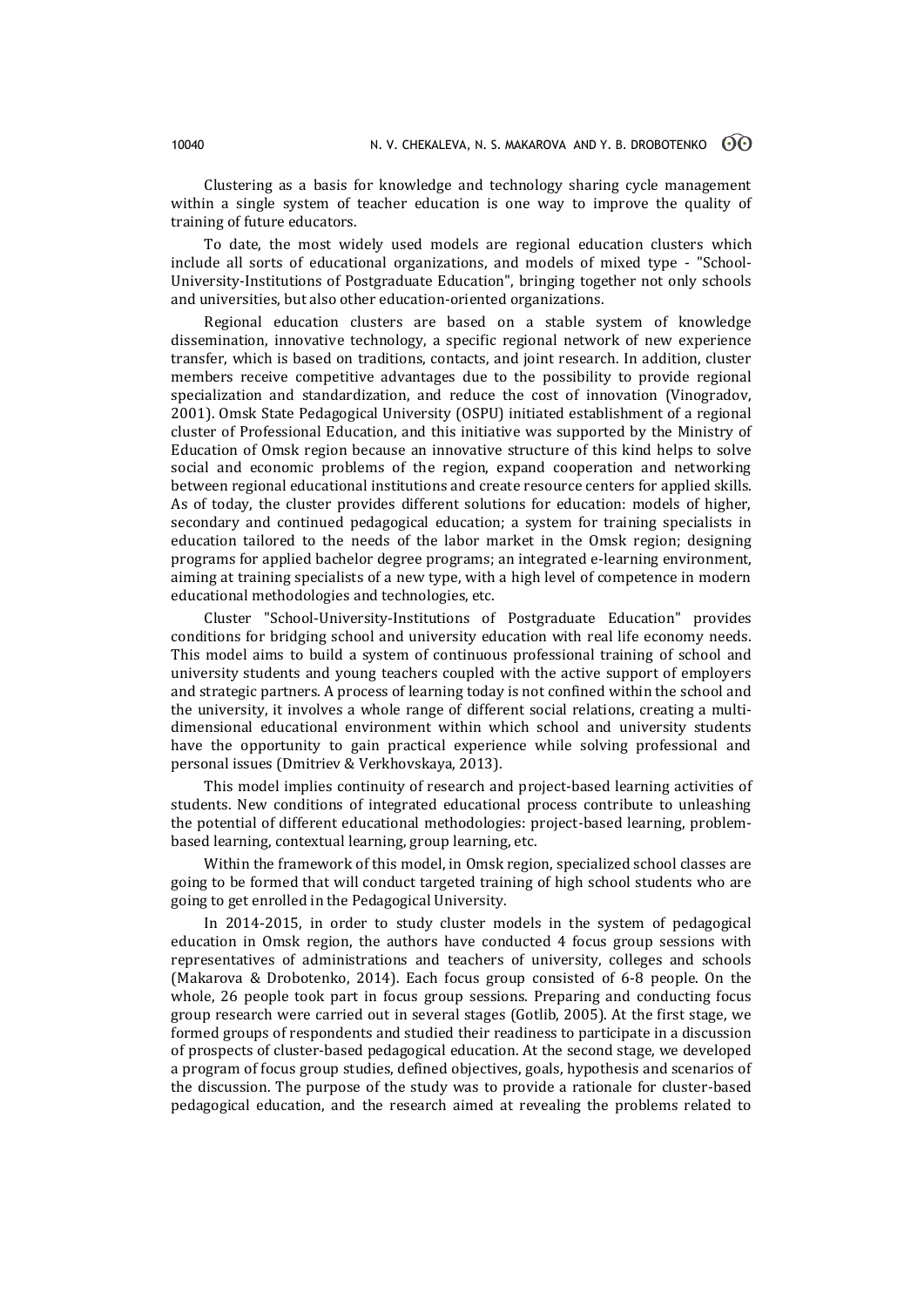#### $\odot$ INTERNATIONAL JOURNAL OF ENVIRONMENTAL & SCIENCE EDUCATION 10041

cluster organization and predicting outcomes of teacher training within a cluster environment. The hypothesis suggested that an integrated cluster environment will enhance the quality of professional teacher training. The scenario for the work of the focus groups was as follows: introduction to the problem, panel discussion of issues that were united in several units, individual assessment of the discussion (reflections in conversation and in writing), general summary of the moderator on the results of the group work.

# **Results and Discussion**

Focus group sessions took place in different educational establishments of Omsk and Omsk Region (Pedagogical University, municipal schools of Omsk № 19 and 115, gymnasium in Novovarshvka and school in Lyubino). As early as at the stage of introduction to the problem, the participants began to actively speak out in favor of creating and implementing cluster models in pedagogical education, and expressed regret that until now such models have not been put into common practice.

Respondents' answers to the first series of questions concerning the benefits of clusters compared with traditional forms of professional teacher training afforded the following conclusions:

- cluster-based teacher training is more conducive to realization of the principles of practical orientation and duality of education through integration of university education programs with college education programs or specialized school programs;

- clusters expand professional orientation of students and increase their interest in teacher's career;

- clusters afford more opportunities for creative collaboration of researchers and scientists of various levels and generations in a format of lounges, salons, competitions, exhibitions, etc.;

- clusters provide conditions for taking into account the results of formal and informal learning;

- cluster environment contributes to greater variability of teacher training techniques and selection of individual educational trajectories, etc.

The second series of questions concerned the reasons why cluster models are not widespread. Respondents identified, among other problems, the need to match the interests and requirements of all members of the cluster, the lack of regulations of networking environment, the need for scientific and methodological support of clusterbased learning activities, unwillingness of teachers of universities, colleges and schools to work in a cluster environment, etc.

The final series of questions was devoted to the analysis of the possible risks that clusters can present for teacher education. The focus group pointed out that, on the one hand, a cluster is multi-dimensional educational environment that provides more opportunities to gain experience in educational practice and to understand the values of this profession, etc.; On the other hand, this environment limits students' opportunities to move to another professional community, or change career plans or individual trajectories of professional training. However, today, focus group participants see far more advantages than disadvantages in clusters and emphasize the need to build more clusters and implement the principles of cluster-based pedagogical education.

The results of the *focus group sessions* showed that *18 representatives* of administrations and teachers of university, colleges and schools are supporting the idea of clusters in pedagogical education in Omsk region. *7 teachers* of university and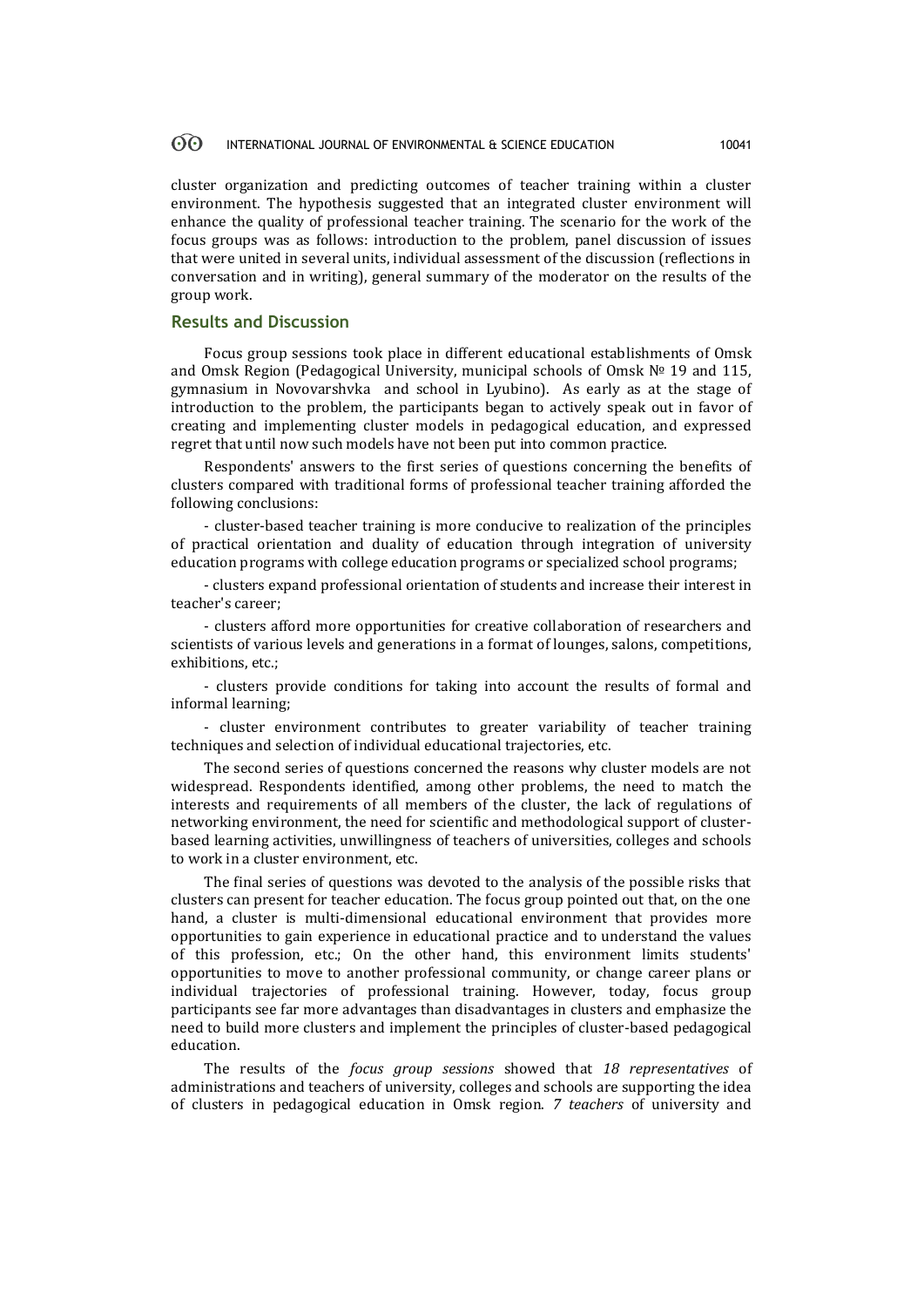colleges said that clusters is a good way for future teachers to get unique experience in teaching practicing not only at schools but also in colleges and other educational establishments. *5 administrators* believe in success of clusters in pedagogical education in Omsk region because cooperation of different educational organizations gives a whole picture of how to train teachers in our region. *3 school teachers* regret that there was no such a possibility to get such like experience when they studied at University. They believe that experience they could have acquired in different educational establishments at the stage of studying at University would give them some flavor when they were looking for work. *3 other participants* of the focus group sessions discussed the benefits of clusters in relation to remote schools in Omsk region. They underlined that clusters could help remote schools to attract young teachers after graduating from the University if students would practice at these schools while studying at University.

At the same time *6 other people* who took part in focus group sessions are not so optimistic about the future of clusters in pedagogical education in Omsk region. They doubt about effectiveness of such innovative ways to train teachers. According to their opinion, traditional fundamental pedagogical education based on knowledge is the best way to have qualified teachers. Different types of experience young teachers can get after University at the stage of internship and probation.

Thus, the results of our study showed some controversy on the questions of clusters in pedagogical education in Omsk region.

# **Conclusion**

One of the major perspectives on further practice development of network interaction within the framework of education cluster (i.e. regional cluster of Professional Education in Omsk region) opens in the establishment of Pedagogical University Chairs at Institutions of General Education. In today's conditions of systemic changes in the sphere of education it is necessary to find new forms of interaction between pedagogical science and educational practice as well as to develop new formats of organizing scientific and methodical work (Vasilevskaya, 2007). The establishment of Pedagogical University Chairs at Institutions of General Education is supposed to become a suggestion for new challenges and it will provide schools with appropriate and timely assistance in their scientific and methodical work. This form of network interaction has some specific features and can be characterized as knowledgeintensive, mutually beneficial, practice-oriented and efficient. At the moment, Omsk State Pedagogical University carries out a project initiated by the Ministry of Education and Science of the Russian Federation (project 27.168.2016/НМ "Pedagogical University Chairs at Institutions of General Education: New Format of Scientific and Methodical Work") and it is expected that the main outcomes will lead to the presentation of theoretical models of network interaction between Pedagogical University and Institutions of General Education, the creation of a legal and regulatory basis, the development of strategy and programme of work. Thus, network interaction through Pedagogical University Chairs at Institutions of General Education keeps a great potential for integrating pedagogical science and educational practice.

Network interaction within the framework of education clusters provides new impetus for improving the quality of educational services, increases the mobility of students and teaching staff, and allows for effective professional orientation of high school students. As a result, it creates conditions for improving competitive abilities of the younger generation for successful career building. Moreover, in a cluster-based collaboration, not just a group of professionals is formed, but we witness emergence of a significant community of university and school teachers, continued education trainers, and representatives of administration - intelligent people who are prone to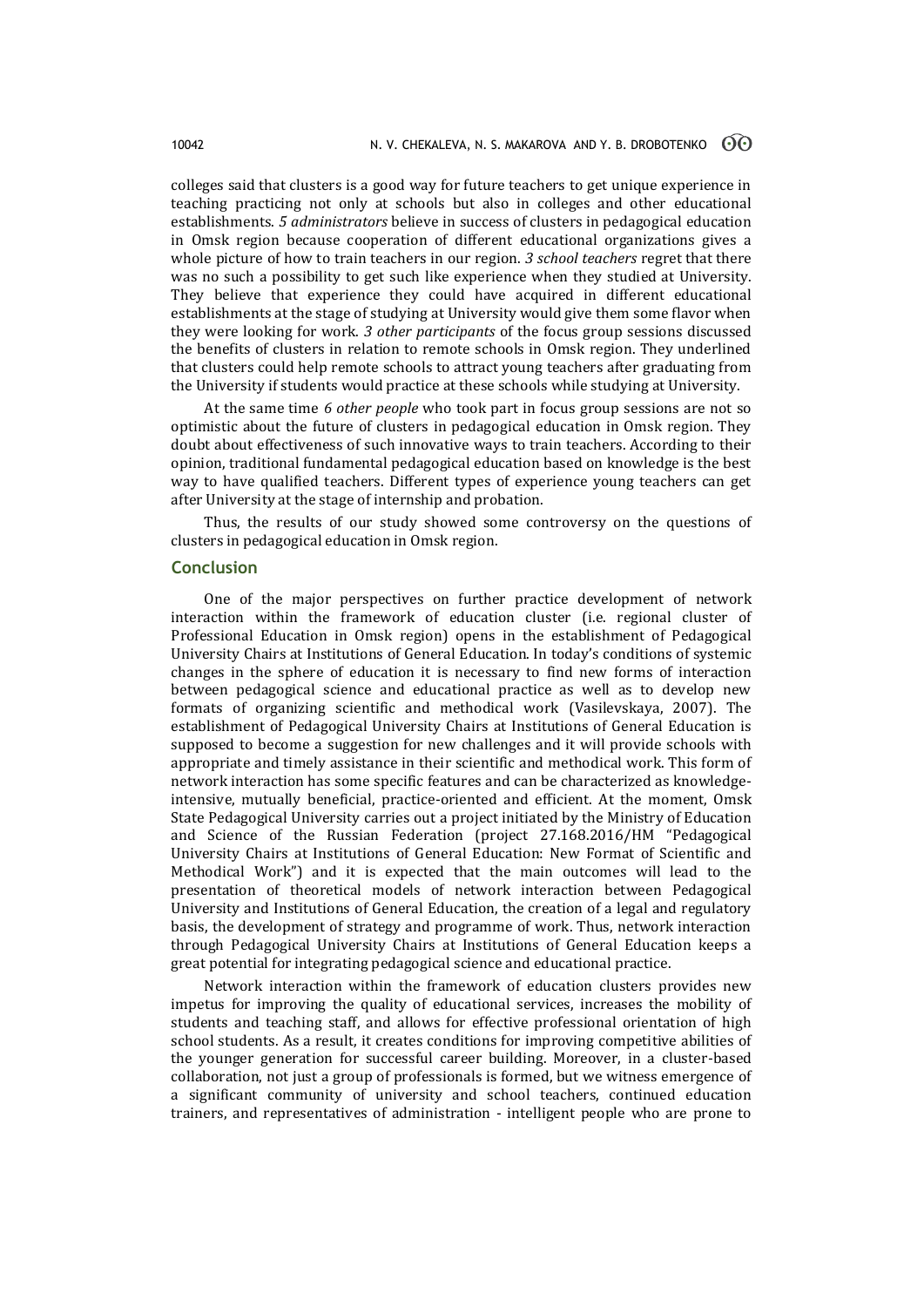#### <u>ගිල</u> INTERNATIONAL JOURNAL OF ENVIRONMENTAL & SCIENCE EDUCATION 10043

constant self-development, and who understand what results every interested party is expecting from teacher training.

There are still unresolved problems of network interaction in pedagogical education, for example, the lack of mechanisms for sharing of knowledge, ideas, experiences, best practices and technologies. Prospects for further study of network interaction in pedagogical education include the development of cluster-based training models that would take into account regional specifics, the needs of the regional labor market and the possibilities of all subjects of cooperation, as well as the network-based forms of teacher training in a cluster environment. The establishment of Pedagogical University Chairs at Institutions of General Education will supposedly become a new format of organizing scientific and methodical work within the framework of education clusters.

### **Acknowledgements**

The study has been carried out within the framework of the project initiated by the Ministry of Education and Science of the Russian Federation (project 27.168.2016/НМ "Pedagogical University Chairs at Institutions of General Education: New Format of Scientific and Methodical Work").

### **Disclosure statement**

No potential conflict of interest was reported by the authors.

### **Notes on contributors**

**Nadezhda V. Chekaleva** is a Doctor of Education, Professor, Head of the Deaprtment of Pedagogy, Vice-Rector for Innovative Development and International Affairs at Omsk State Pedagogical University, Omsk, Russia.

**Natalia S. Makarova** is a Doctor of Education, Professor of the Department of Pedagogy at Omsk State Pedagogical University, Omsk, Russia.

**Yulia B. Drobotenko** is a Candidate of Education, Associate Professor of the Department of Pedagogy at Omsk State Pedagogical University, Omsk, Russia.

### **References**

- Ahtarieva, R. F., Mokshina, N. G., Rakhmanova A. R. (2015). Profession-Oriented Pedagogic Training for Future Teachers under Conditions of Network Interaction with School. Mediterranean Journal of Social Sciences, Vol. 6, N 3, 3.
- Anderson, T. (2003). Getting the mix right again: An updated and theoretical rationale for interaction. *The International Review of Research in Open and Distance Learning*, 4 (2). Direct access <http://www.irrodl.org/index.php/irrodl/article/view/149/230>
- Cohen, L., Manion, L. & Morrison, K. (2000). *Research Methods in Education*. London: Routledge, 374 p.
- Davydova, N. N, Igoshev, B. M., Simonova, А. А. & Fomenko, S. L. (2014a). Educational cluster as a system forming component of the regional model of continuous pedagogical education. *Pedagogical Education in Russia*, *10,* 72-77.
- Davydova, N. N., Sinyakova, M. G. & Fomenko, S. L. (2014b). Tendencies of social partnership development in the conditions of cluster network integration. *Pedagogical journal of Bashkortostan, 5,* 36-46.
- Delgado, M., Porter, M. & Stern, S. (2010). Clusters and Entrepreneurship. *Journal of Economic Geography*, *10(4),* 495–518.
- Dmitriev, N. А. & Verkhovskaya, Е. P. (2013). "School-University" network in continued education: criteria and measures of efficiency. *Topical issues of modern psychology and pedagogy: Proceedings of the 15th International Conference*. Lipetsk: Publishing center "Gravis", 33-38.
- Fedorov, V., Davydova, N. (2014). Control of the research and education network development in modern socio pedagogical conditions. Scientific Bulletin of a National Mining University, 2, 126-133.
- Fonseca, D. E. L. (2011). EduCamp Colombia: Social networked learning for teacher training. The International Review of Research in Open and Distance Learning, 12 (3). Direct access: <http://www.irrodl.org/index.php/irrodl/article/view/884/1677>